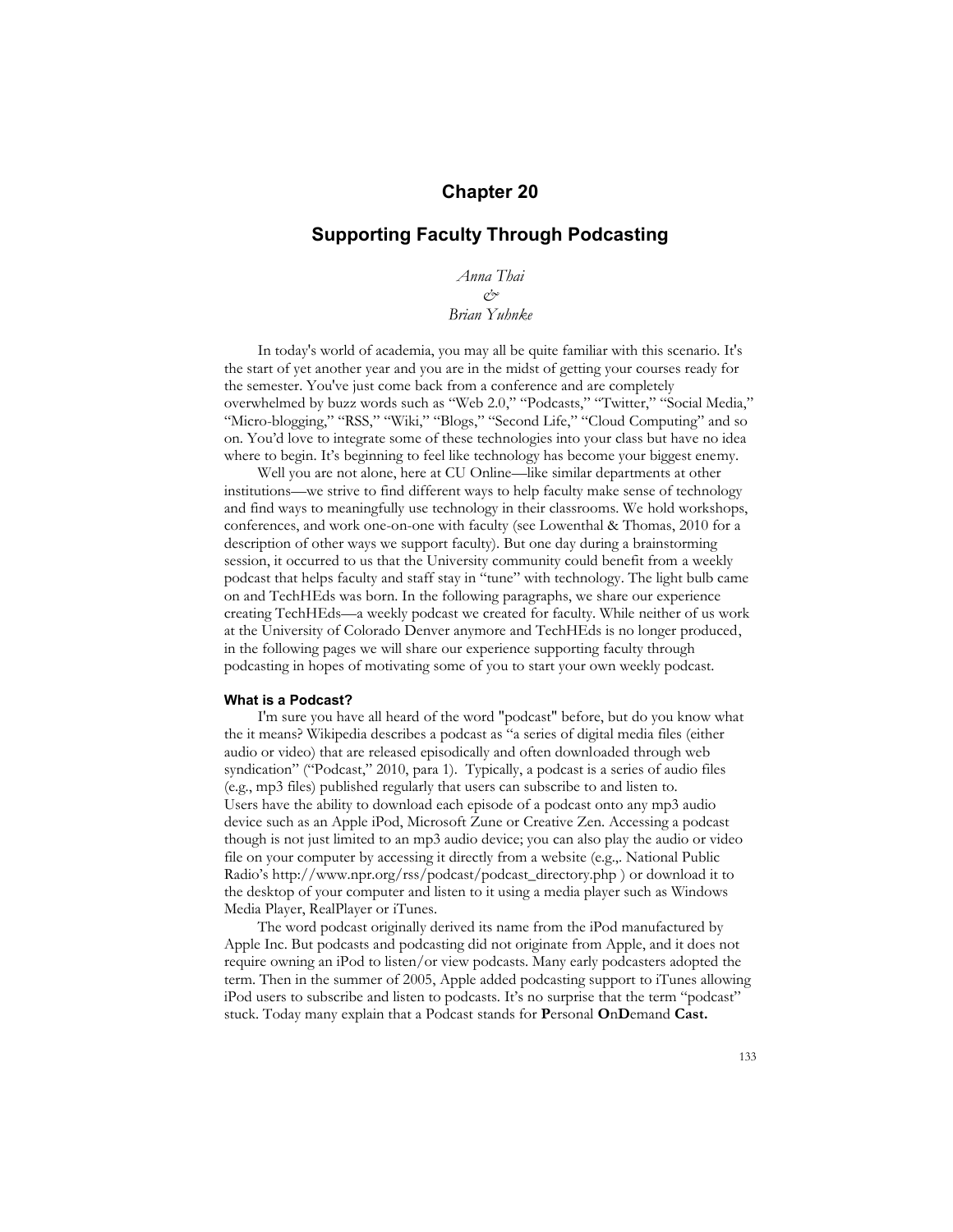A great thing about podcasts—especially audio podcasts—is that they are easy and fairly inexpensive to produce. A full production studio is far from necessary to begin podcasting and if you already have access to a desktop computer or laptop, this can easily be done for under \$50 (though you can of course spend much more). The basic equipment needed to start creating a podcast includes the following: (a) a computer (PC or Mac); (b) a USB microphone or headset microphone; and (c) audio recording software (see Table 1 for more specifics on microphones and software).

## **Table 1. Podcasting Tools**

| Tool                                | Options                                                                                                                                  |
|-------------------------------------|------------------------------------------------------------------------------------------------------------------------------------------|
| <b>USB</b><br>Microphone            | Logitech<br>http://www.logitech.com/en-au/speakers-audio/microphones                                                                     |
|                                     | Zoom H1 Handy Recorder<br>http://www.zoom.co.jp/english/products/h1/                                                                     |
|                                     | Snowball<br>http://www.bluemic.com/snowball/                                                                                             |
| <b>USB</b><br>Headset<br>Microphone | Logitech<br>http://www.logitech.com/en-au/webcam-communications/<br>internet-headsets-phones                                             |
| Software                            | Audacity<br>http://audacity.sourceforge.net<br>free and cross platform (PC / Mac)                                                        |
|                                     | GarageBand<br>http://www.apple.com/ilife/garageband/<br>Comes standard on new Macs (Mac)                                                 |
|                                     | <b>Adobe Audition (PC)</b><br>http://www.adobe.com/products/audition/                                                                    |
| <b>Resources</b>                    | Audacity<br>http://audacity.sourceforge.net/manual-1.2/tutorials.html<br>http://www.how-to-podcast-tutorial.com/17-audacity-tutorial.htm |
|                                     | Podcast FAQ<br>http://www.podcastfaq.com/creating-podcast                                                                                |
|                                     | GarageBand<br>http://www.devdaily.com/apple/mac/garage-band-create-podcast/                                                              |

If you really enjoy creating podcasts, one thing you will soon realize is that though adequate, your current setup will never seem to be enough. The TechHEds team began recording in a tiny studio roughly the size of a closet and later expanded into a more "professional" studio that included higher end equipment, video cameras, and a TriCaster that publishes a live video version of the show.

We recommend though that you start with a simple setup and only build on it over time if your needs dictate it.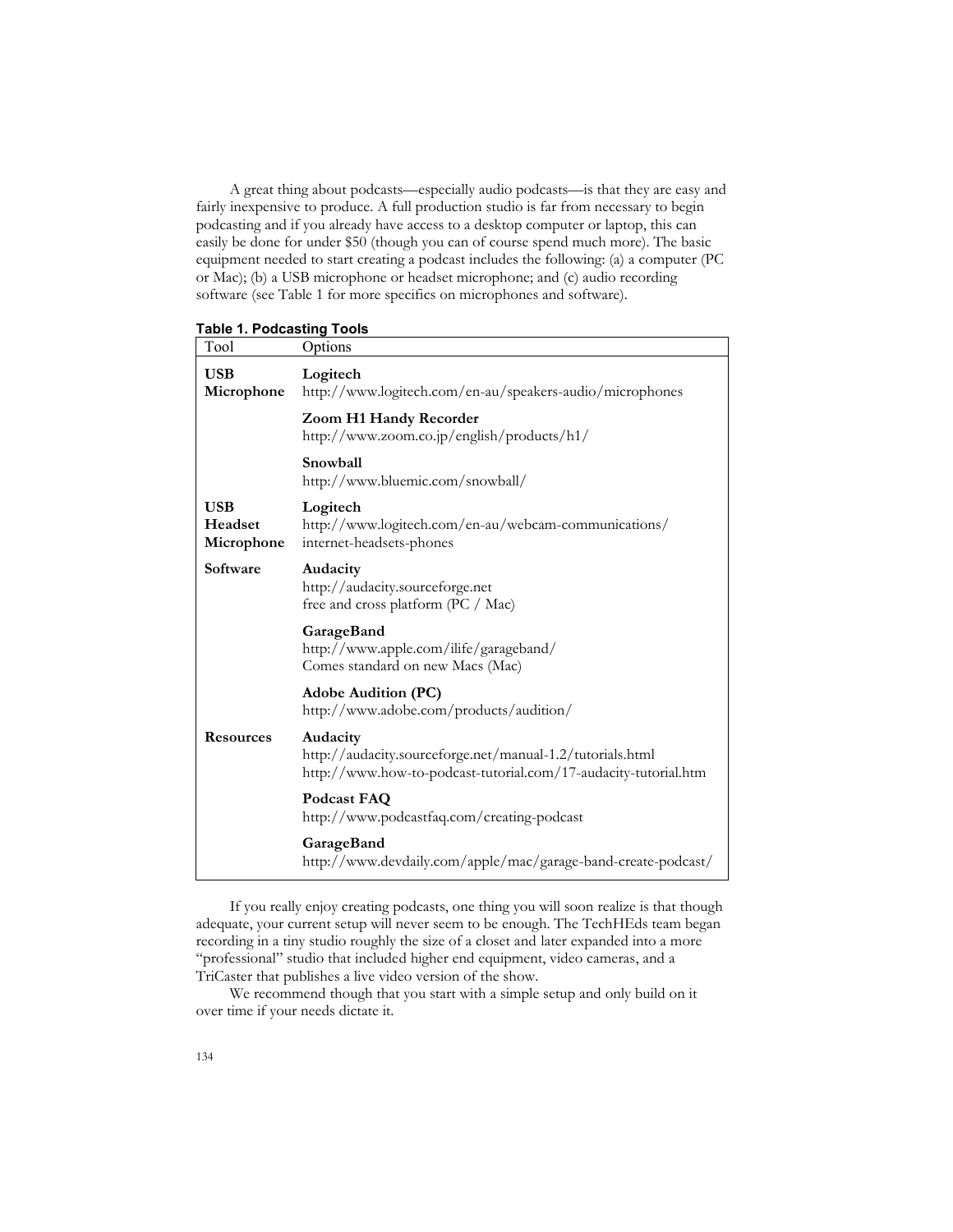# **TechHEds and Other Educational Uses of Podcasts**

As we touched on earlier, we started thinking about how to use podcasting to support our University community a few years ago. We came to the conclusion that faculty—just like students—could benefit from some of the conveniences of podcasting. So we created TechHEds, a weekly podcast to help faculty stay in "tune" with technology. There have been over 75 episodes of TechHEds covering content from academic dishonesty to teaching with games, to music in learning.

In addition to creating audio podcasts, the TechHEds team produced a couple of video podcasts, which are downloadable short videos. The following are two examples.



**TechHEds Video Podcast #1 Twitter** http://www.viddler.com/player/29baaf11/



**TechHEds Video Podcast #2 Google Docs** http://www.viddler.com/player/f274a002/